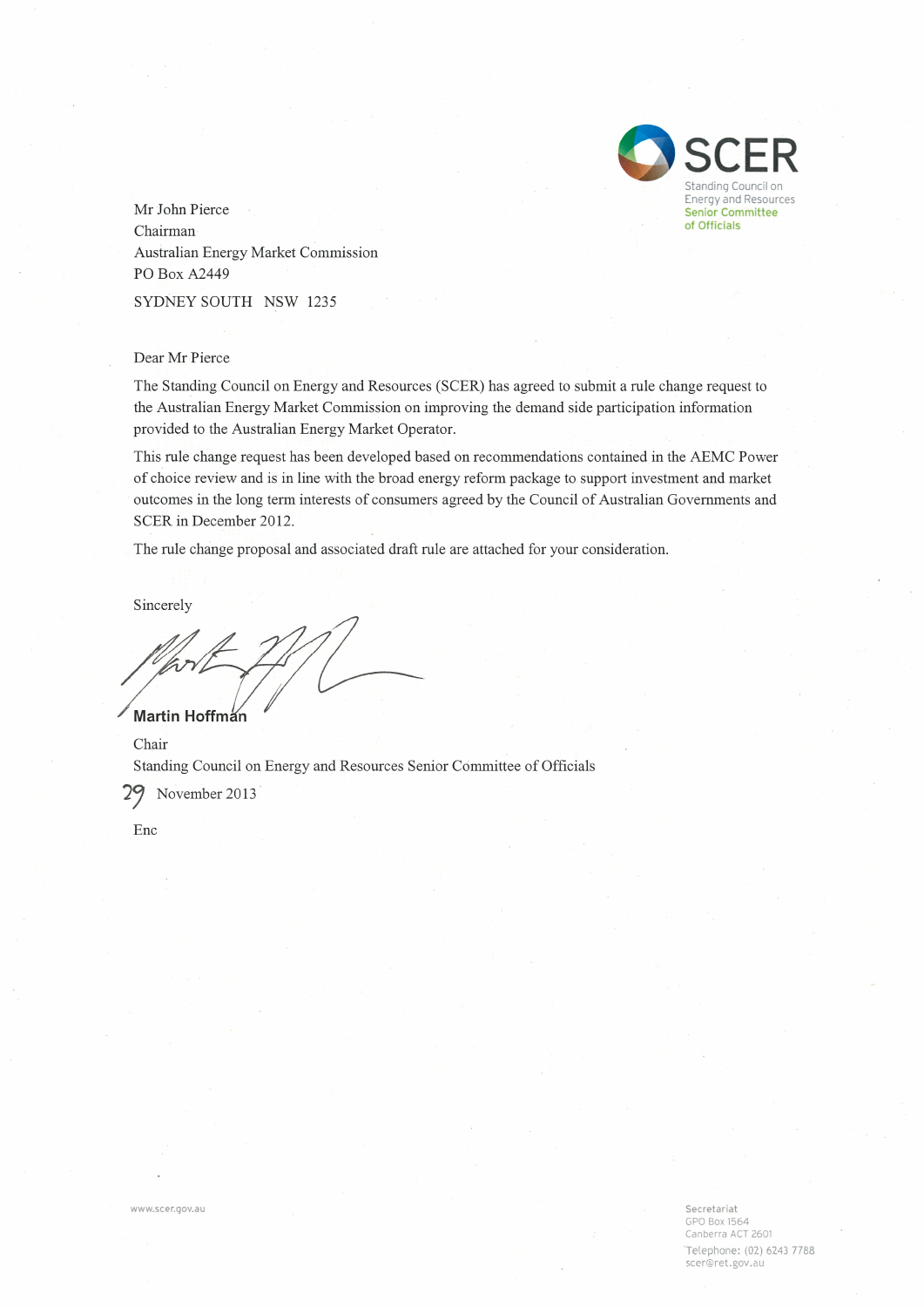Improving DSP information provided to AEMO by registered participants

# **SCER Rule change request**

#### **November 2013**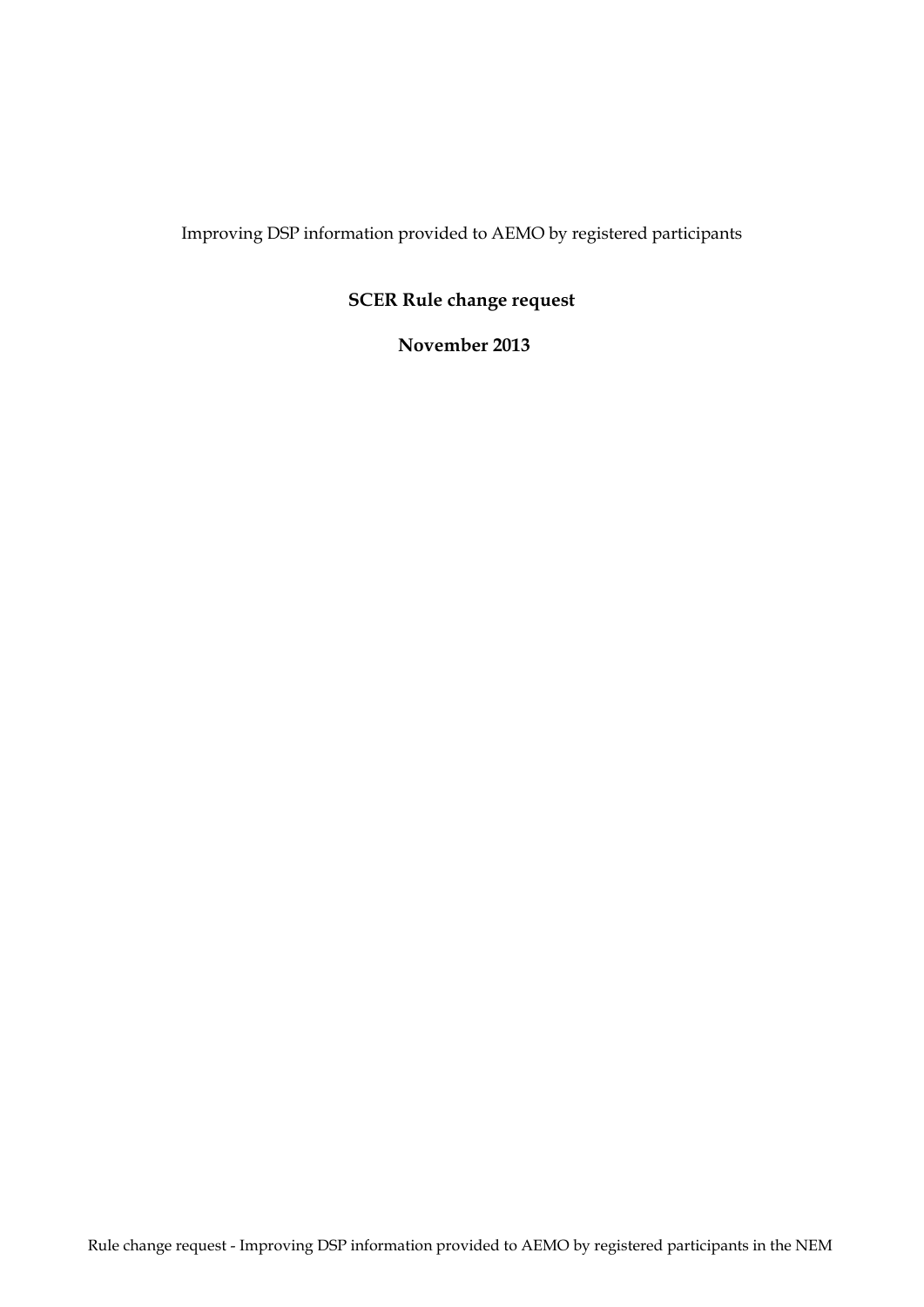#### **1) Name and address of rule change request proponent**

Standing Council on Energy and Resources SCER Senior Committee of Officials Standing Council on Energy and Resources Secretariat GPO Box 1564 Canberra ACT 2601

#### **2) Description of the proposed rule**

The proposed rule seeks to amend the National Electricity Rules (NER) to create a new provision that:

- Requires registered participants to provide to the Australian Energy Market Operator (AEMO) information on contracted and price responsive demand side participation (DSP) specified by AEMO in new demand side participation information guidelines. <sup>1</sup> This is to support AEMO's information about DSP in the NEM for its market operational functions. AEMO will be able to periodically review information provided under this new requirement to assess its general accuracy.
- Requires AEMO to develop guidelines, in accordance with consultation procedures, for the collection and management of information provided by registered participants. When making the guidelines AEMO is required to take into account the reasonable costs of registered participants in providing information on contracted and price responsive DSP compared to the likely benefits associated with the provision of that information.
- Requires AEMO to take into account the DSP information it receives under the Rules when developing or using load forecasts in relation to its market operational functions under the NER. For example, AEMO should take DSP levels into account as they are relevant to:
	- o Projected Assessment of System Adequacy (PASA) reporting requirements;
	- o Energy Adequacy Assessment Projection;
	- o Central dispatch;

<u>.</u>

- o Pre-dispatch schedule;
- o Electricity Statement of Opportunities (ESOO);
- o Load forecasting; and
- o Annual forecast information for planning purposes.

AEMO will be required to protect confidential DSP information in accordance with its obligations to protect information under Part 5, Division 6 of the NEL.<sup>2</sup>

<sup>&</sup>lt;sup>1</sup> A range of DSP information may be relevant to AEMO in its DSP surveys. Currently AEMO requests information on load that is able to be significantly reduced in response to pricing or other contractual arrangements that are in place that provide an incentive for (but may not guarantee) consumer response on a half hourly basis. This includes load that is reduced in response to either short-term wholesale prices or short-term adverse network loading conditions; output from a small generator that offsets load that is responding to either wholesale prices or adverse network conditions; or organised aggregated demand side response that is responding to either wholesale prices or adverse network conditions.

<sup>2</sup> Please note, some of these functions may be renamed or redefined subject to relevant Rule change requests which are currently underway. SCER has also agreed to make a separate Rule change request (regarding AEMO developing demand forecasts that could be used by the Australian Energy Regulator in interrogating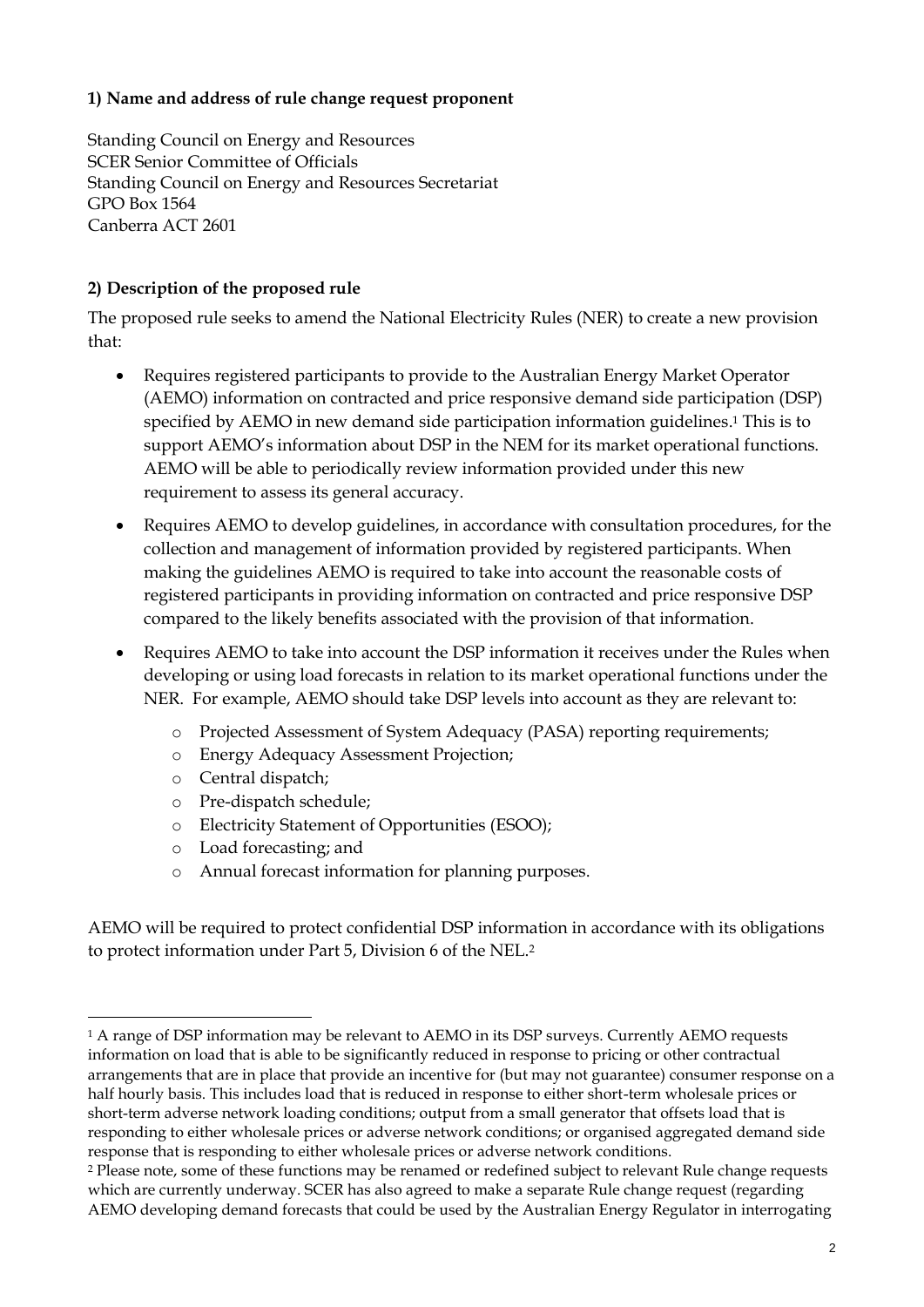#### **3) Background to the rule change request**

In December 2012, the Council of Australian Governments (COAG) and SCER agreed to a broad energy reform package to support investment and market outcomes in the long term interests of consumers. This included consideration of DSP in the electricity market.

As part of the implementation of reforms, SCER agreed to progress a number of rule change proposals that were recommended by the Australian Energy Market Commission (AEMC) in its final report for the Power of Choice (PoC) review.<sup>3</sup>

#### *AEMC Power of choice review*

-

In November 2012, AEMC published its final report for the PoC review.4 The purpose of the review was to investigate and identify the market and regulatory arrangements needed across the supply chain to facilitate efficient investment in, operation and use of DSP in the NEM.

The review identified the opportunities (information, education, and technology, and flexible pricing options) for consumers to make more informed choices about the way they use electricity. The review also addressed the market conditions and incentives required for network operators, retailers and other parties to maximise the potential of efficient DSP and respond to consumers' choices. The overall objective of the review was to ensure that the community's demand for electricity services is met by the lowest cost combination of demand and supply side options.

The AEMC made a number of recommendations to facilitate the efficient uptake of DSP in the NEM. The recommendations for reform were made across nine priority areas and included changes to the electricity market rules, jurisdictional regulations and proposed action for SCER and jurisdictions to progress.

A key area of focus in the final report of the review related to DSP in the wholesale and ancillary services markets of the NEM. As part of the reforms for this area, the AEMC recommended that the NER be amended to allow AEMO to collect better information on the demand side in the NEM for its market operational functions.

The AEMC PoC review final report contained a set of draft specifications. This rule change proposal places a requirement on registered participants to provide DSP information to AEMO, rather than focusing on AEMO information gathering powers.<sup>5</sup>

## **4) Nature and scope of the issues the proposed rule will address**

Demand forecasting contributes to a broad range of decision making processes within the NEM, including AEMO's dispatch and pricing decisions, as well as decisions regarding system security and reliability. AEMO uses DSP information as an input into demand forecasts and various other reporting processes such as the ESOO.<sup>6</sup>

AEMO typically collects this information from registered participants annually through its DSP surveys. Currently there is no obligation on registered participants to provide information

network regulatory proposals). While the purpose of each proposal is distinct, in implementing each the AEMC is expected to manage any overlap to the extent they affect the same parts of the Rules.

<sup>3</sup> Refer to http://www.scer.gov.au/workstreams/energy-market-reform/

<sup>4</sup> See AEMC, *Power of choice review – giving consumers options in the way they use electricity*, final report, 30 November 2012.

<sup>5</sup> See AEMC, *Power of choice review – giving consumers options in the way they use electricity, final report – draft specifications*, 30 November 2012.

<sup>6</sup> See NER, clause 3.13.3 regarding reporting requirements relating to the ESOO.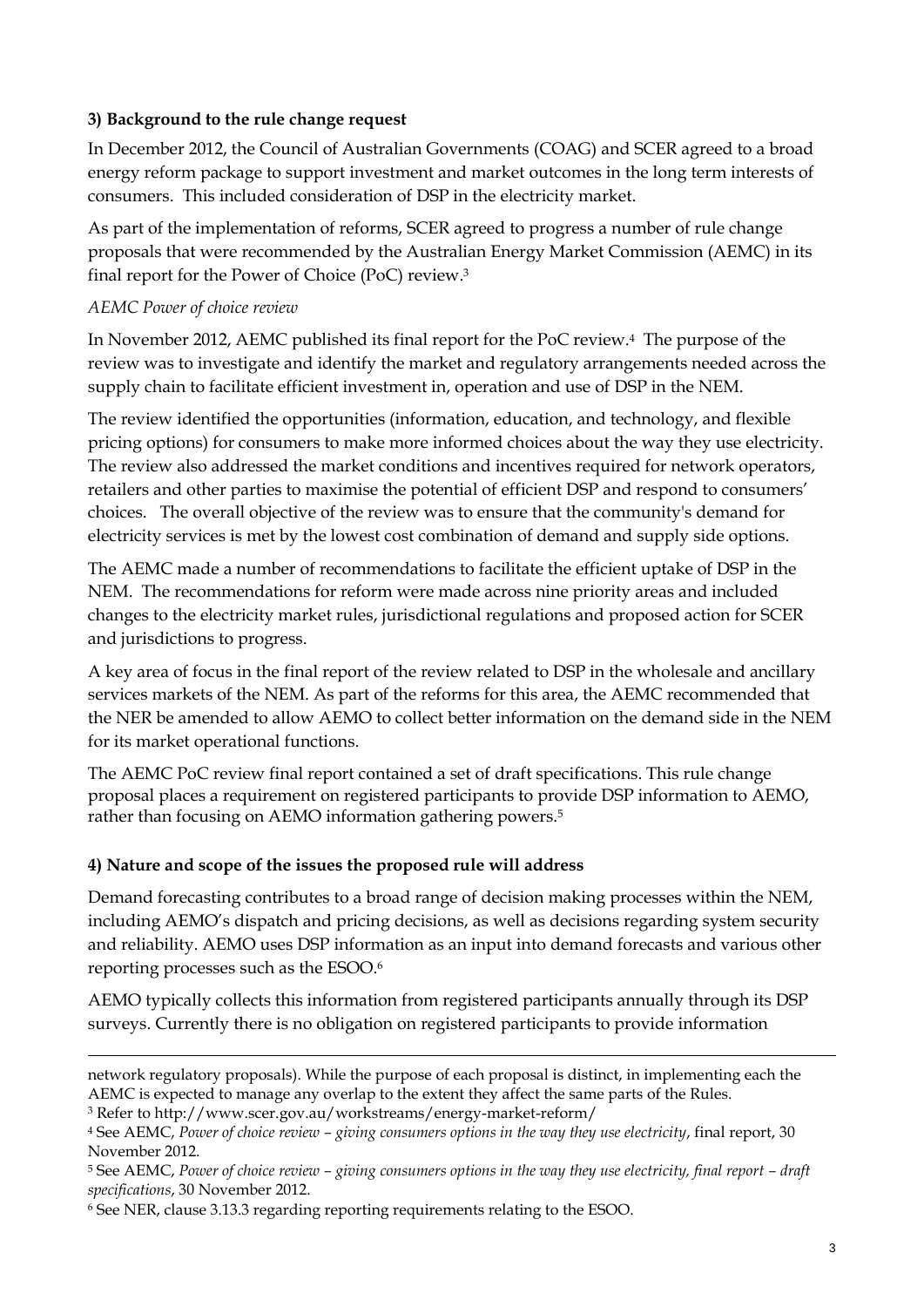regarding contracted or price responsive DSP in the NEM. Typically, in AEMO's experience, the response to the DSP surveys from registered participants is limited.

This means that while AEMO uses this information as an input into various market operational functions that provide important information to the market, there is no commensurate requirement for registered participants to provide this information. Therefore, it is difficult for AEMO to form a view as to the levels of DSP in the NEM if they are not provided with better quality information.

The lack of clarity and quality of information regarding DSP levels in the NEM means that AEMO is unable to utilise the best available information for its various operational functions. As the levels and responsiveness of DSP in the NEM increase over time, better information regarding DSP will be needed to help AEMO, and the market more generally, make better decisions regarding whether to consume or generate electricity, including improving the accuracy of forecasts for predispatch processes.<sup>7</sup>

There are a number of immediate market benefits to improving the accuracy of DSP forecasting, including its use as an input into AEMO's operational demand forecasts. Better quality information regarding DSP in the NEM can potentially be used by AEMO to improve the operation and efficiency of AEMO's market operational functions such as dispatch and predispatch schedules.

Better quality information can also be used as input into various reporting obligations, such as reporting for PASA and the ESOO. Better information on DSP may also provide AEMO with important information regarding their procurement of network support control ancillary services, frequency control ancillary services, and the Reliability and Emergency Reserve Trader (RERT).

Better quality information regarding DSP levels in the NEM should also assist registered participants, as this information is used to inform their operational decisions. For example, nonscheduled loads may use the pre-dispatch schedule prepared by AEMO when making an economic assessment of whether they will offer demand response in the wholesale market.

Improvements to AEMO's DSP forecasting abilities were considered important for the AEMC's PoC recommendation regarding the proposed Demand Response Mechanism (DRM), which seeks to encourage DSP in the wholesale market.<sup>8</sup>

## **5) How the proposed rule will address the issues**

<u>.</u>

The NER currently includes provisions that require AEMO to produce a number of market operational reports and hence gather information with respect to Short Term PASA,<sup>9</sup> Medium Term PASA <sup>10</sup> and the ESOO.<sup>11</sup> These reports assess reserve conditions in the NEM over various

<sup>7</sup> In their submission to the PoC directions paper, the AER provided a table of "Potential Demand Side Responses in the NEM" which is based on the investigations that the AER is required to undertake when the wholesale spot price for electricity exceeds \$5,000/MWh.

<sup>8</sup> [SCER has provided in principle support for the wholesale market demand mechanism and AEMO is now working on rule change request [\(http://aemo.com.au/About-the-Industry/Working-Groups/Demand-](http://aemo.com.au/About-the-Industry/Working-Groups/Demand-Response-Mechanism-Working-Group)[Response-Mechanism-Working-Group\)](http://aemo.com.au/About-the-Industry/Working-Groups/Demand-Response-Mechanism-Working-Group)]

<sup>9</sup> The ST PASA process is run every two hours and provides reserve forecast information for every half-hour over the next seven days.

<sup>&</sup>lt;sup>10</sup> The MT PASA process is run at least once per week and provides a reserve forecast for the next two years. <sup>11</sup> The ESOO provides a broad analysis of opportunities for generation and demand-side investment in the NEM. The ESOO also provides information about demand projections, generation capacities, and NEM supply adequacy for the next 10 years.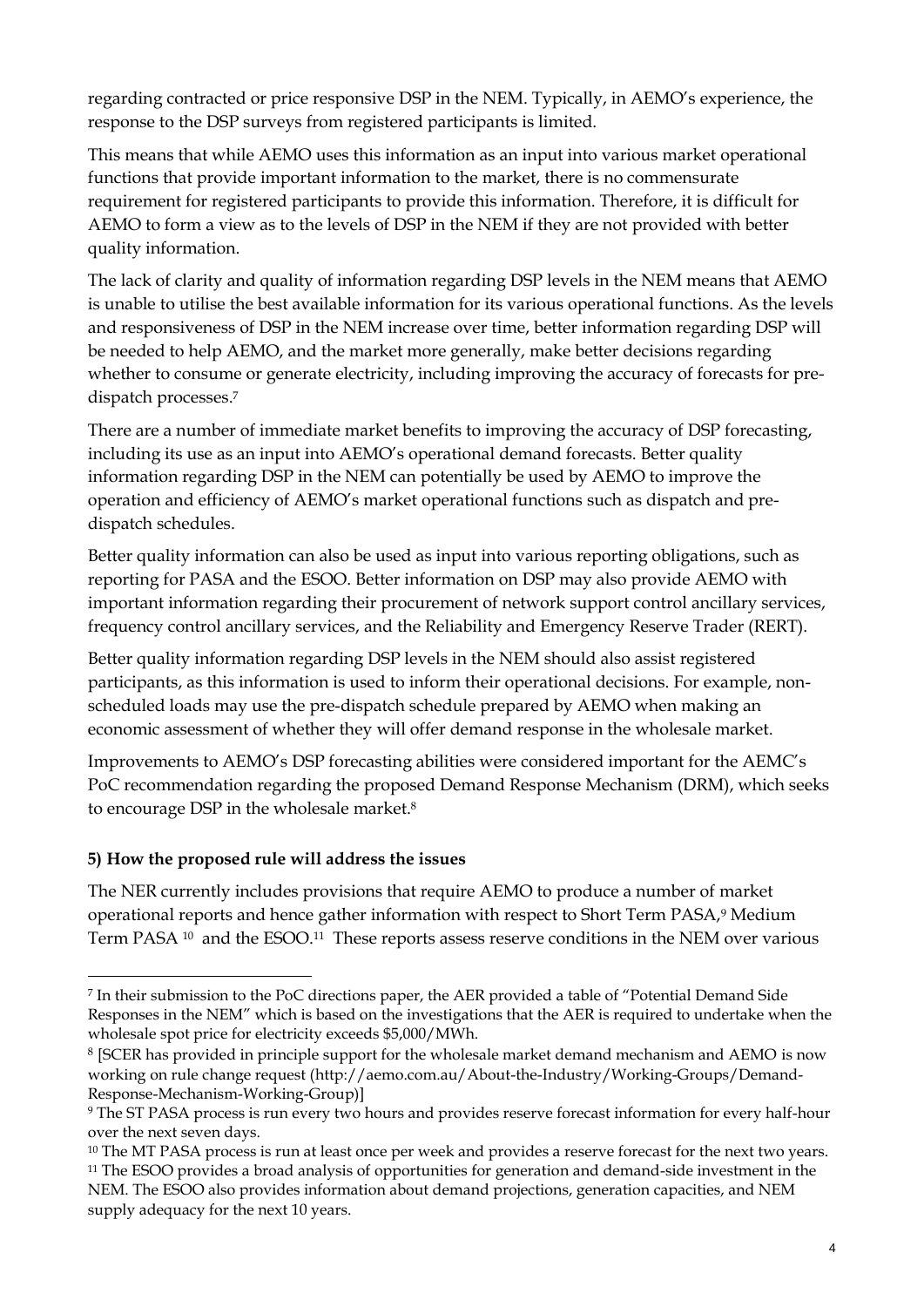timeframes to determine whether projected reserves are sufficient to meet reliability requirements.<sup>12</sup>

The AEMC identified that these provisions do not enable AEMO to obtain specific information regarding the levels of contract and price responsive DSP in the NEM.<sup>13</sup> This is because there is no obligation on registered participants to provide this information to AEMO. Consequently, registered participants are only required to provide information to AEMO on their DSP activities on a voluntary basis.14.

In the final report for the PoC review, the AEMC considered that there is scope to improve the quality of DSP information made available to AEMO by requiring registered participants to provide this information to AEMO. The AEMC also considered that the current provisions with respect to AEMO's demand forecasting role could be improved to require AEMO to update its expectations regarding DSP in the NEM on a regular basis, which includes scope for AEMO to forecast DSP in the NEM.<sup>15</sup>

This recommendation builds on Stage 2 of the AEMC's Review of Demand Side Participation in the National Electricity Market and Review of Energy Market Frameworks in light of Climate Change Policies, which recommended that the current arrangements should be strengthened to give clarity to AEMO's ability to gather information regarding DSP levels in the market. In that review, the AEMC also recommended that AEMO be required to use this information in a more sophisticated manner to analyse the different degrees of "firmness" of DSP.<sup>16</sup>

#### *Enable AEMO to collect better information regarding DSP in the market*

To achieve the recommendations outlined in the PoC review, and stated above, it is proposed that the rules are amended to:

- Create a provision in Chapters 3 of the NER that requires registered participants to provide to AEMO, on a routine basis, information regarding the levels of contracted and price responsive DSP.
- Ensure that information is collected at a reasonable cost to registered participants. . AEMO will be required to protect confidential DSP information in accordance with its obligations to protect information under Part 5, Division 6 of the NEL.
- Require AEMO to develop guidelines for the provision of the information in accordance with relevant consultation procedures. The guidelines would outline processes relating to: the range of information to be provided by registered participants; the frequency with which information must be provided by registered participants; and the timeframes within which registered participants are to provide information to AEMO. Further, the guidelines would outline AEMO's approach to assessing the accuracy of DSP information provided to it by registered participants.

<u>.</u>

<sup>&</sup>lt;sup>12</sup> Please note, some of these functions may be renamed or redefined subject to relevant Rule change requests which are currently underway.

<sup>13</sup> See AEMC, *Power of choice review – giving consumers options in the way they use electricity, final report, AEMC*, 30 November 2012, p.142.

<sup>14</sup> AEMC, op.cit, p.142

<sup>15</sup> AEMC, op.cit, p.142

<sup>16</sup> See AEMC, *Review of Demand-Side Participation in the National Electricity Market*, final report, 27 November 2009 and AEMC, *Review of Energy Market Frameworks in light of Climate Change Policies*, final report, 30 September 2009.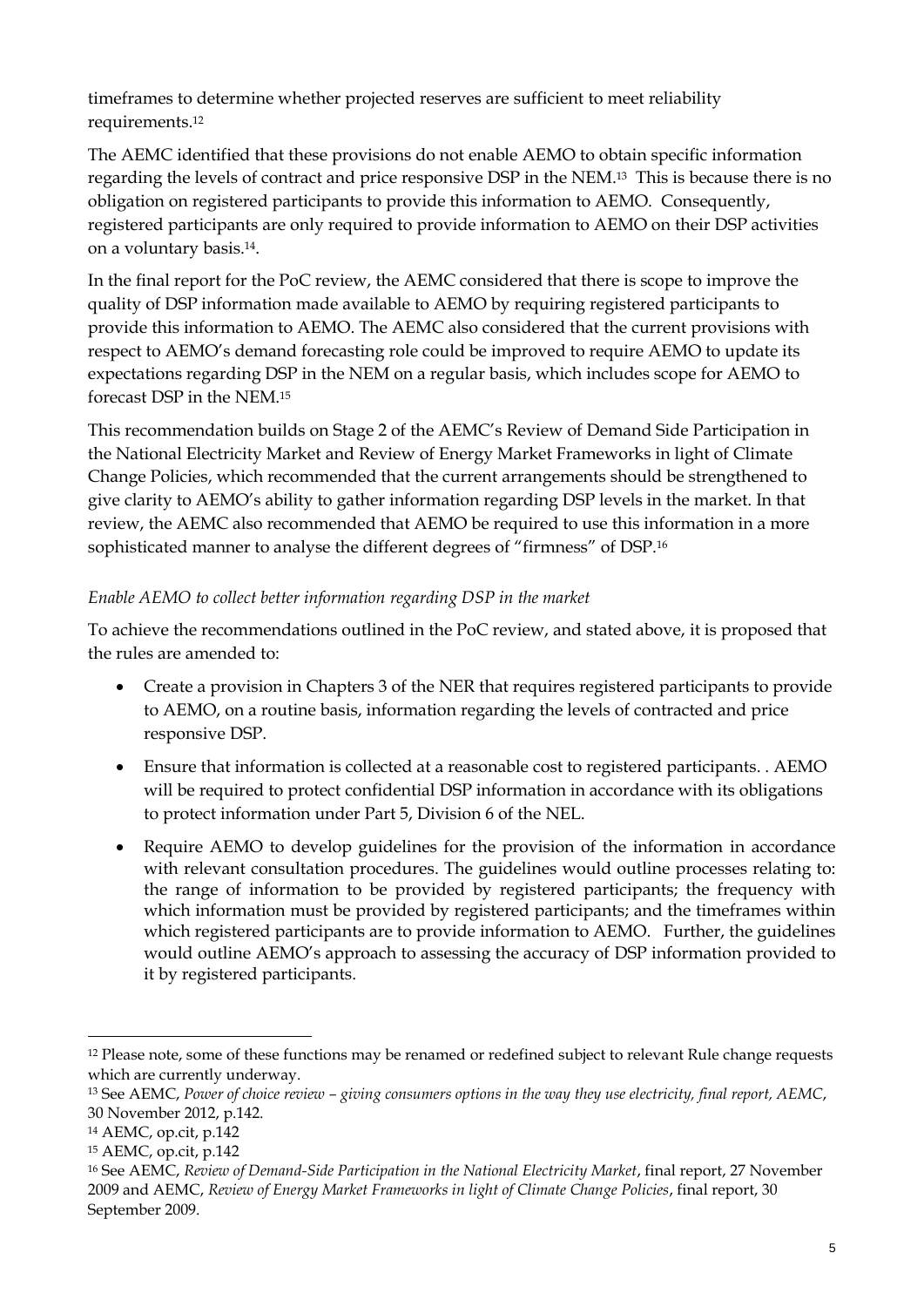#### *Taking DSP levels into account when developing or using load forecasts*

Increased volumes of DSP may impact on AEMO's ability to accurately forecast demand. This is particularly the case as more non-scheduled and price responsive DSP enters the market. DSP in this regard includes both demand response action and embedded generation.

Non-scheduled DSP is not subject to the dispatch process and is therefore less visible to AEMO and the market as a whole. As increased volumes of this type of DSP enter the market, there is a corresponding risk that AEMO's demand forecasts (and related publications and analysis) may become less accurate.

The AEMC, in the PoC final report, further proposed that there are opportunities to improve AEMO's ability to use the best available information on active and price responsive DSP to improve price signals for pre-dispatch timeframes or to supplement its exiting pre-dispatch modelling. Improving the accuracy of pre-dispatch price signals is likely to benefit registered participants, and in particular, commercial and industrial end-users. This may allow such consumers to better estimate the potential value of their demand response at least 24 hours in advance of their operational decisions.<sup>17</sup>

To address the above, it is proposed that the rules are amended to require AEMO to take into account the DSP information it receives from registered participants when developing or using load forecasts in relation to its functions under the NER. It is expected that such DSP information could potentially relate to:

• price responsiveness of demand;

<u>.</u>

- response to time variable network tariffs;
- contracted DSP level in aggregated form;
- response to mechanisms by which the network companies directly manage network loading; this may also extend to include retailer initiated direct load control for managing system load; and
- the proposed wholesale market demand response mechanism (once in effect).

For example, AEMO would be required to take this information into account when conducting pre-dispatch scheduling and preparing PASAs and the ESOO.

## **5) How the proposed rule will or is likely to contribute to the achievement of the National Electricity Objective**

The National Electricity Objective (NEO) is set out in section 7 of the National Electricity Law. The NEO states:

"The objective of this Law is to promote efficient investment in, and efficient operation and use of, electricity services for the long term interests of consumers of electricity with respect to –

- a) price, quality, safety, reliability, and security of supply of electricity; and
- b) the reliability, safety and security of the national electricity system."

<sup>17</sup> See AEMC, *Power of choice review – giving consumers options in the way they use electricity*, final report, 30 November 2012, p.143.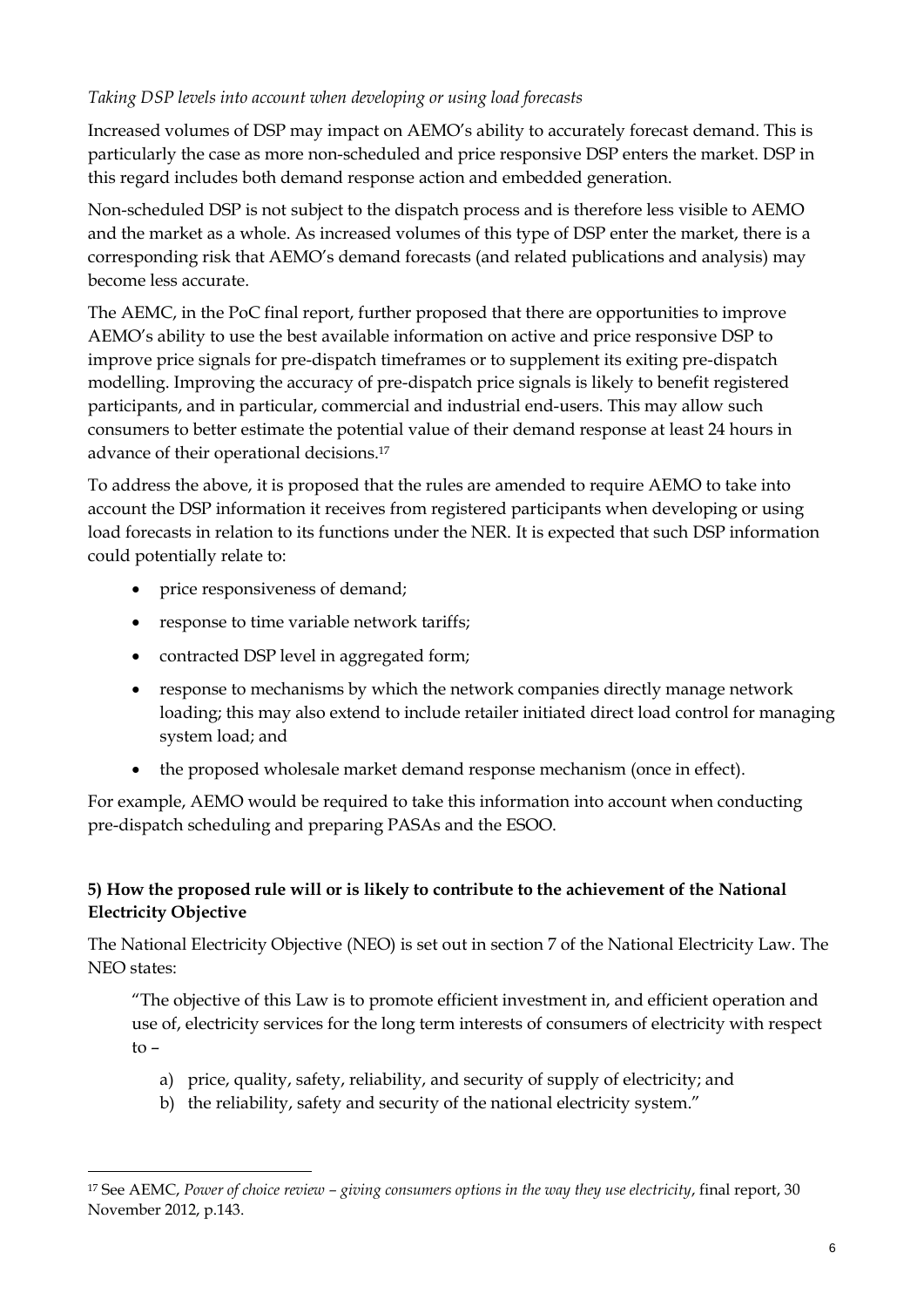The proposed changes would contribute to the achievement of the NEO by improving the accuracy of information available to AEMO and to the market. These improvements will help facilitate more efficient market operation by AEMO as well as contribute to more efficient operational, investment and usage decisions by registered participants.

Given the potential and likely increase in the level of DSP in the market, there are both immediate and longer term market benefits to improving the accuracy of demand forecasts.

In the shorter term, participants can benefit from improved information to enhance the quality of their decision making as it relates to either electricity consumption or generation. This should contribute to efficient operational decisions and therefore more efficient use of resources. For example, improving the accuracy of pre-dispatch schedules will help consumers make more economically efficient decisions regarding the potential value of offering demand side response.

By improving the accuracy and completeness of DSP information provided to AEMO, the proposed changes should also contribute to AEMO's ability to operate the power system in the most efficient manner possible.

In the longer term, improvements in the quality of participant decision making enabled by more accurate demand forecasts should lead to a better allocation of resources. This may contribute to investment signals and may help deliver more efficient long term investment in generation and networks.

Improving the accuracy and completeness of DSP information provided to AEMO should also enhance the quality of information contained in AEMO's reporting documents, such as the ESOO. Given that these documents are used by participants to inform investment decisions, improved accuracy may contribute to more efficient long term investment decisions.

## **6) Australian Energy Market Operator's Declared Network functions**

This proposed rule change will not affect AEMO's declared network functions.

## **7) Expected costs, benefits and impacts of the proposed rule**

AEMO may face some costs associated with preparing and consulting on the new guidelines, collecting new information and determining how this information is to be assessed and used when developing or using load forecasts for its functions under the Rules. These costs for AEMO are not expected to be significant as the activities can be undertaken as part of existing administration functions.

Registered participants who are required to provide additional information, such as DNSPs and retailers, may also face some costs in complying with these reporting requirements.

The extent of these costs for registered participants should be minimal. DNSPs and retailers are already likely to possess this information. For example, retailers would typically have a good understanding of the levels of DSP contracted to them as it forms part of their risk management portfolio and hedging arrangements. Complying with the requirement to provide information to AEMO should not impose substantial costs on registered participants. The fact that some registered participants already provide similar information voluntarily in response to the AEMO DSP survey indicates the costs cannot be too onerous.

As discussed above, the main benefits associated with these proposed changes relate to improvements in the accuracy of demand forecasts. Demand forecasts are used in a number of market processes, including AEMO's operation of the market, its existing planning responsibilities,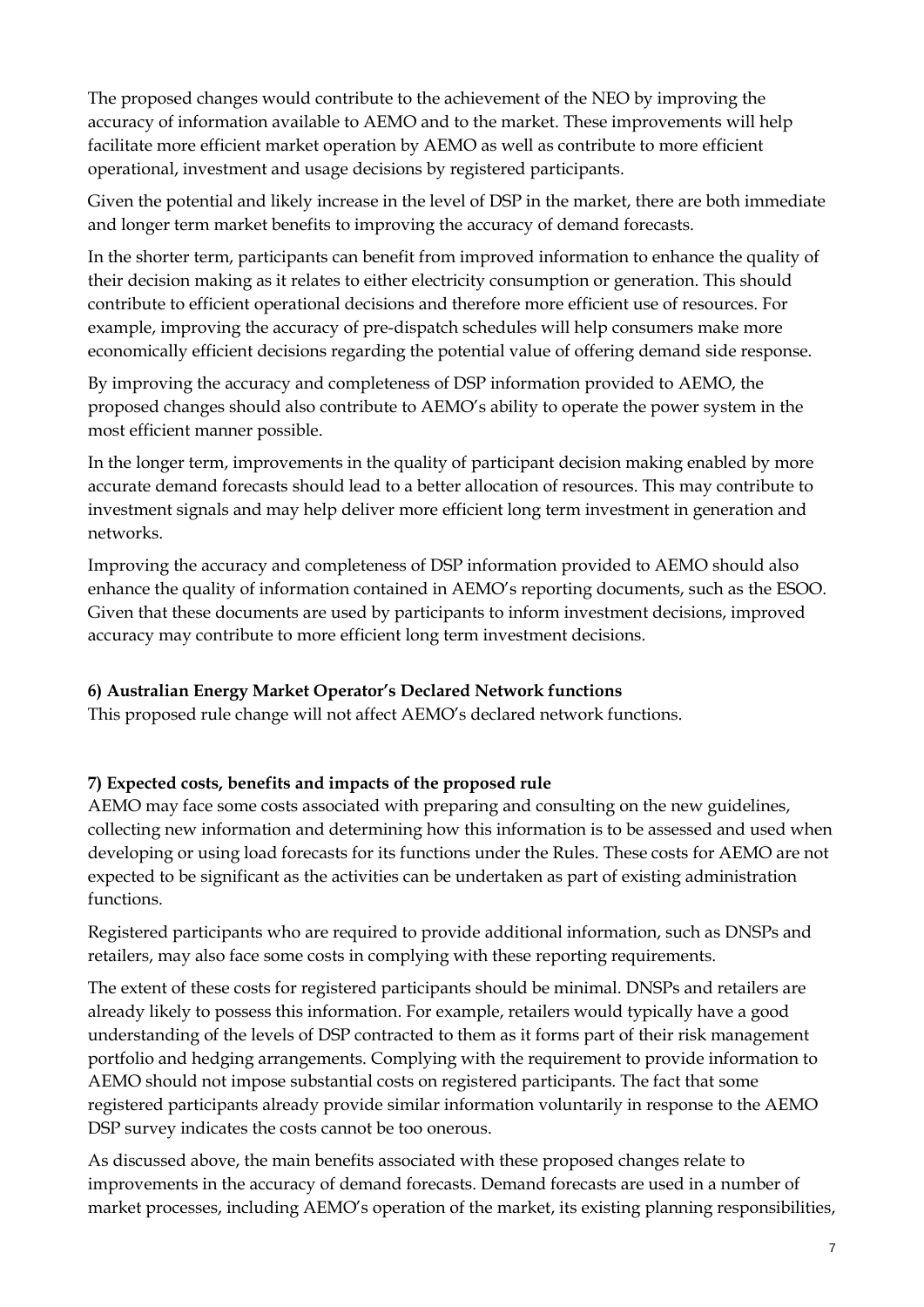and the operational decisions of registered participants. It is therefore likely that improving the accuracy of demand forecasts will result in improved operational decisions in the short term and improved investment outcomes in the longer term.

#### **8) Summary of consultation**

<u>.</u>

Consultation on the above issues took place through the various stages of the AEMC PoC review. A summary of stakeholder positions can be found in the Power of Choice final report.

Submissions were received from a large number of stakeholders during each stage of the review. A number of stakeholders supported the AEMC's proposal to improve clarity around AEMO's role in demand forecasting. There were some network businesses who considered that any changes made to AEMO's role should not result in a central planner approach.<sup>18</sup>

<sup>18</sup> See AEMC, *Power of choice review – giving consumers options in the way they use electricity*, final report, 30 November 2012, p.140.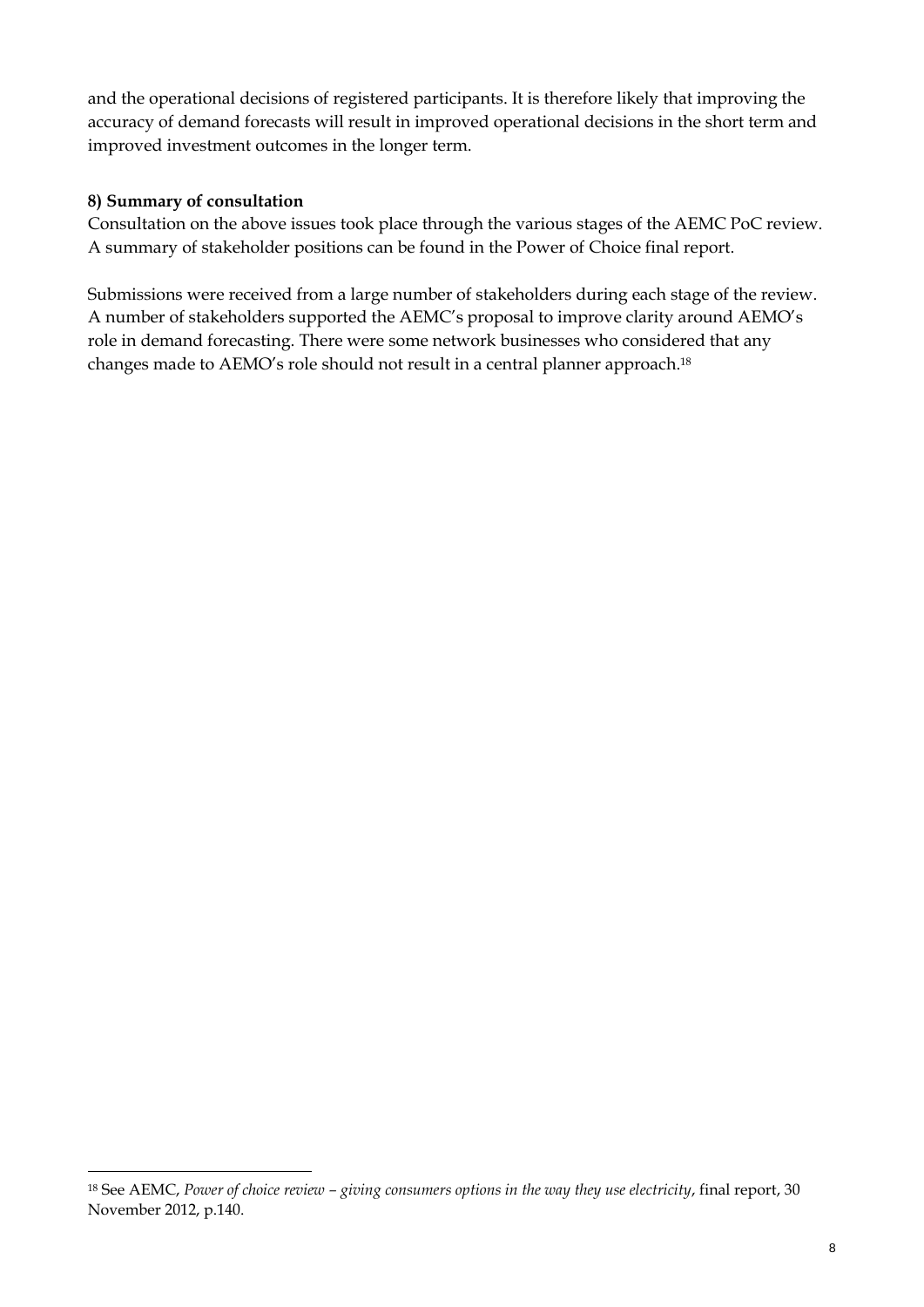# **Proposed National Electricity Amendment (Improving DSP information provided to AEMO) Rule**

## **New Rule 3.7D Demand side participation information**

After rule 3.7C, insert:

## **3.7D Demand side participation information**

#### **Definitions**

(a) In this rule:

**contracted demand side participation** means, for a *Registered Participant*, a contractual arrangement under which a person agrees with the *Registered Participant* to curtail *non-scheduled load* or provide *non-scheduled generation* in response to the demand for, or price of, electricity.

**demand side participation information** has the meaning in paragraph  $(c)(1)$ .

**demand side participation information guidelines** means the guidelines as made and amended by *AEMO* in accordance with paragraphs (c) and (d).

#### **Registered Participants to provide demand side participation information to AEMO**

(b) *Registered Participants* must provide information to *AEMO* in accordance with the demand side participation information guidelines.

#### **Demand side participation information guidelines**

- (c) *AEMO* must develop and *publish* guidelines (the demand side participation information guidelines) that specify:
	- (1) the information *Registered Participants* must provide to *AEMO* in relation to:
		- (i) contracted demand side participation;
		- (ii) forecast ability of load to respond to the price of electricity; and
		- (iii) forecast ability of embedded generation to respond to the price of electricity.
	- (2) when *Registered Participants* must provide and update demand side participation information;
	- (3) how demand side participation information is to be provided, including, for example:
		- (i) the format in which the information must be provided; and